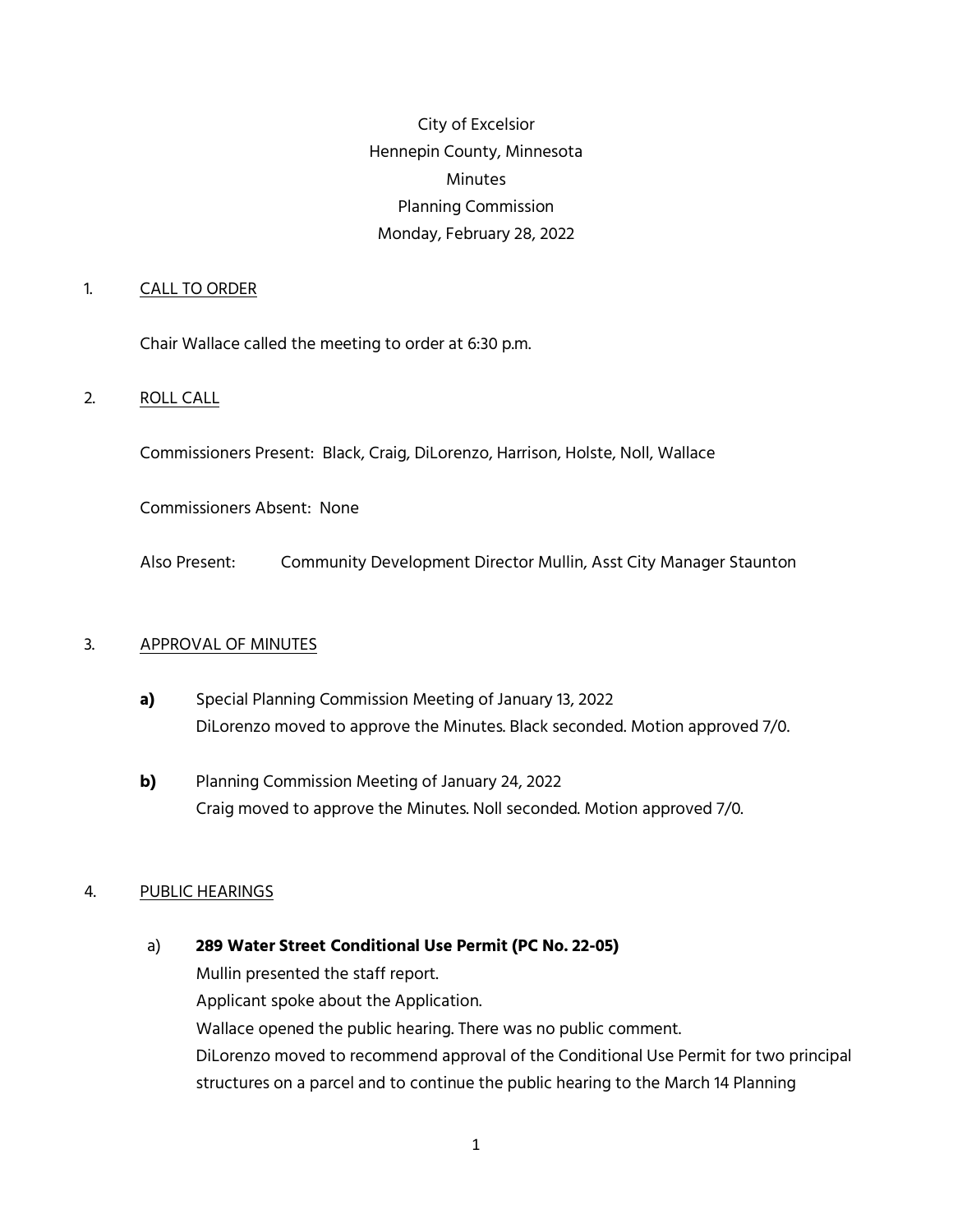Commission meeting for consideration of the CUP for Parking Impact Fee. Black seconded. Motion approved 7/0.

**b) 162 West Lake Street – Residential Review Permit (PC No. 22-02) –** Continued to March 14, 2022, Planning Commission meeting

**c) 631 Mill Street – Residential Review Permit (PC No. 21-30)** – Continued to March 14, 2022, Planning Commission meeting

## 5. DISCUSSION ITEMS

# **a) 220 School Avenue – Design Standards Review Application (PC No. 22-06)**  Mullin presented the staff report.

Applicant spoke about the Application.

Commissioners raised questions about whether the building height was measured according to Ordinance requirements and whether the balcony is in the front yard setback; staff will confirm that building height and front yard setback meets the Ordinance standards. The Applicant will submit window percentages.

DiLorenzo moved to recommend approval of the Design Standards Review with the condition that staff will demonstrate that the proposed structure is in compliance with zoning standards; if not in compliance a Variance application will be required. Craig seconded. Motion approved 7/0.

## 6. COMMUNICATIONS & REPORTS

**a)**Next City Council Meeting – March 7, 2022

**b)**Next Planning Commission Meeting – March 14, 2022

**c)** Residential Review Permit Administrative Approval

a. 44 1<sup>st</sup> Street - addition of second garage stall

## 7. MISCELLANEOUS

**a)** Recent City Council Actions